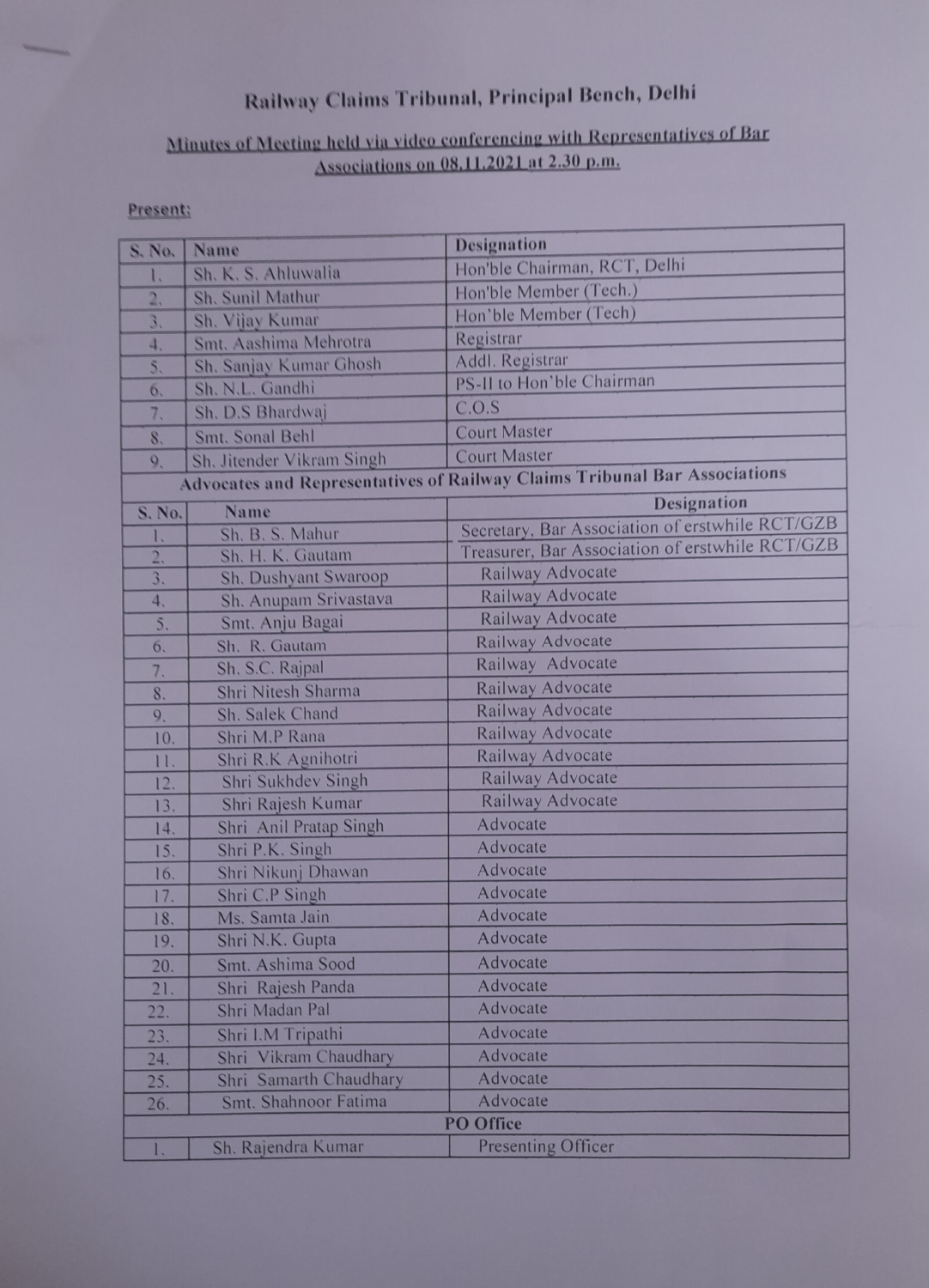- A meeting was organized on 08.11.2021 with the advocates/office bearers of RCT Bar<br>Associations. The agenda of the meeting was to decide on the future course of action with 1. regard to full resumption of physical Court proceedings w.e.f. 22.11.2021 in light of orders dated 29.10.2021 of the Hon'ble High Court of Delhi
- The meeting commenced with the Hon'ble Chairman, RCT, extending a warm welcome to  $2.$ all the participants.
- Registrar, RCT gave a short brief about the agenda of the meeting and requested the Bar 3. Association representatives to express their views on the matter.
- The applicant side advocates, which mainly included Shri B.S Mahur, Smt. Ashima Sood 4. Shri P.K Singh. Shri Anil Pratap Singh, Shri Nikunj Dhawan. Shri N.K. Gupta, Shri H.K. Gautam and Shri I.M Tripathi were of the view that the existing system of hearing of cases on Monday and Tuesday through virtual mode and rest of the days through physical mode is going on smoothly and should continue till the end of November 202l and that switching to full resumption through physical mode w.e.f. 22<sup>nd</sup> November, 2021 will not be feasible for the advocates particularly coming from outstation places. Almost all the advocates from applicant's side suggested that resumption of physical court hearings on all five days should commence with effect from December, 2021 onwards. It was also impressed upon by them that wherever both sides make a request for hearing through virtual mode, the same should be accommodated by the Bench, as has been ordered by the Hon'ble High Court of Delhi in their recent decision.
- The respondent side advocates which mainly included Shri Dushyant Swaroop, Smt Anju 5. Bagai, Shri R.K Agnihotri and Shri S.C Rajpal were of the view that due regard should be given to the recent directions issued by Hon. High Court of Delhi, but wherever specific requests come for hearing of case through virtual mode, the same should be accommodated with the consent of both parties.
- After listening to the views of learned advocates and Hon'ble Members (Technical), the 6. Hon'ble Chairman passed the following orders: -
	- From Ist December, 2021 onwards, the bench sittings at RCT, Delhi shall commence in i. full physical mode;
	- ii. Applicant and respondent evidence cases shall be listed on all five days;